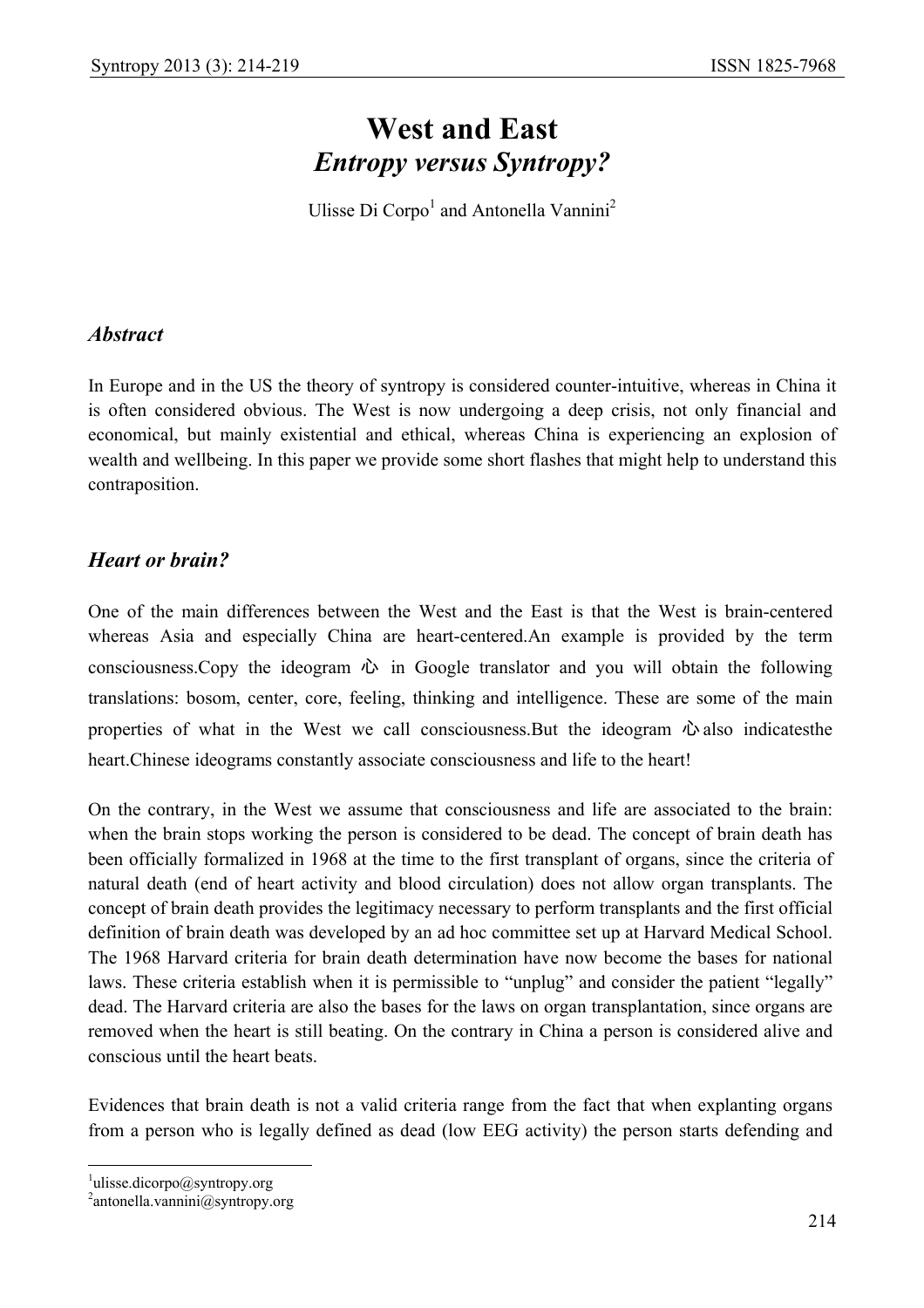screams and must be tied to the operating table in order to allow to remove the organs. Furthermore an awesome number of people who had been diagnosed with brain death awake in full consciousness. In China explanting organs is considered equivalent to an execution and this is one of the reasons why organs for transplants are mainly provided by prisoners who before their execution to death provide their written consensus to donate organs.

In 1985 the Vatican accepted the Harvard Report and in 1989 Pope John Paul II talked on the topic in several occasions legitimating the removal of organs from *warm bodies*, despite the fact that they are still breathing and with their hearts beating. But, on 3 September 2008 in the front page of the official Vatican newspaper, "*L'Osservatore Romano*", LucettaScaraffia wrote an editorial dedicated to the forty years anniversary of the *Harvard Report* which introduced the definition of brain death. In this editorial she declared that brain death cannot be used to assert the end of a life and the definition of death should be reviewed in the name of new scientific assumptions. The reactions of the Western medical / scientific world were immediate: "*The criteria for brain death is the only scientifically valid criteria in order to sanction the death of an individual*." Moreover, "*the worldwide scientific community approves the criteria established by the Harvard report and the criticism that comes from fringe minority, are based essentially on non-scientific considerations*."Finally, "*scientifically advanced countries have accepted as the norm all the criteria of brain death*."A book edited by Paolo Becchi: "*Brain death and organ transplantation. A question of legal ethics*" contains the statement of Hans Jonas's who argues that the definition of death established by the Harvard report was not motivated by any real scientific discovery, but by the need for organs for transplantation.In 1989, the Pontifical Academy of Sciences had already addressed the question and Professor Josef Seifert, Dean of the International Philosophical Academy of Liechtenstein, was the only one to object to the definition of brain death. But when the Pontifical Academy of Sciences met again to discuss the issue, on 3-4 January 2005, the positions reversed. The participants, philosophers, jurists and neurologists from various countries, agreed that the criterion of brain death is not scientifically credible and should therefore be abandoned. But these results were unacceptable for Marcelo Sánchez Sorondo, chancellor of the Pontifical Academy of Sciences, and the proceedings of the meeting were not published. A number of speakers gave their papers to an outside publisher, Rubbettino, and a book was published with the Latin title "*Finis Vitae*", edited by Professor Roberto de Mattei, deputy director of the Italian National Research Council. The book was published in Italian and English and contained eighteen essays.

The theory of syntropy states that life and consciousness are sustained by the backward-in-time flow of energy (syntropy) which is acquired by the autonomic nervous system and that consequently the center of feelings, thinking, intelligence and consciousness is in the heart and not in the brain.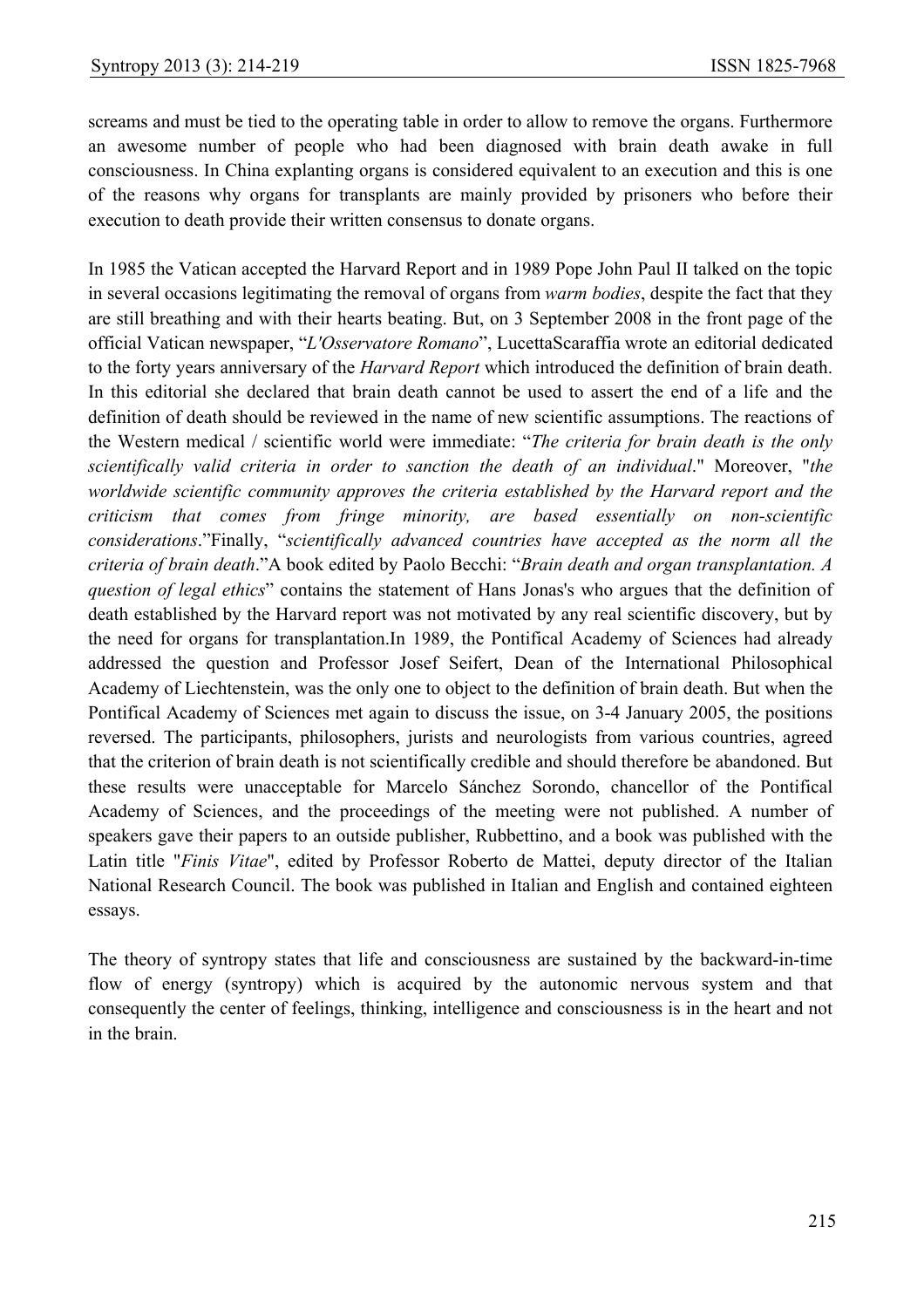# *Life energy or machines?*

Syntropy, the backward-in-time flow of energy, has the properties which have always been associated to life energy. Many traditions assume the existence of a life energy or vital energy, for example, prana and cit in India, mana in Hawai, lüng in Tibet, ruah in Hebrew culture. In China qi  $(\equiv)$  is an active principle forming part of any living thing. Oi is frequently translated as "natural" energy", "life force", or "energy flow". Qi is the central underlying principle in traditional Chinese medicine and martial arts. The literal translation of  $\equiv$  is breath, air, or gas. The concept of life energy  $\equiv$  is rooted in Chinese culture and can be seen everywhere. On the contrary, Western science is based on the notion of cause and effect,a mechanistic view in which life is a highly improbable phenomena, governed by the mechanical laws of cause and effect. Whoever tries to introduce the notion of life energy and retrocausality is banned and censored from Western science. Examples can be found a bit everywhere:

- − In 1940 the paleontologist and evolutionist Teilhard de Chardin suggested a tendency of energy symmetrical to that described by the principle of entropy. In the book "*Towards Convergence*" Teilhard writes: "*Reduced to its essence the problem of life ishow we can introduce, without contradictions, a universal law which expresses the organization of energy and counters the effects of entropy (...)a kind of anti-entropy.*" Teilhard came to the conclusion that the physical energy has its causes placed in the past (Alpha point), whereasconsciousness and life arise from causes located in the future (Omega point). Teilhard's claims have sparked debate within the Catholic church and a decree of the Holy Office chaired by Cardinal Ottaviani imposed, in 1958, religious congregations to withdraw the works of Teilhard from all their libraries. The decree states that the texts of the Jesuit "*offends Catholic doctrine*" and alerted the clergy to "*defend the spirits, especially of the young, from the dangers of the works of father Teilhard de Chardin and his disciples.*"
- − In 1942 Luigi Fantappiè developed the theory of syntropy, introducing the concept that backward-in-time causality is at the bases of life and consciousness. Although was one of the major mathematicians of the time Fantappiè was violently censored. Traces of this censorship can be seen in Wikipedia where the page Syntropy has been censored and redirects automatically to the page neg-entropy, a totally different concept which does not introduce the notions of retrocausality and life energy (see http://en.wikipedia.org/wiki/Syntropy).
- In 1940 Wilhelm Reich, an Austrian psychoanalyst and one of the most radical figures in the history of psychiatry,coined the term "*orgone*" to indicate the energy of life that he could observe and prove experimentally in his laboratory. In 1956 Reich was jailed and in the same year six tons of his publications were burned by order of the court, his laboratory destroyed and burned, his manuscripts were burned and the disclosure of his theory was banned. One of the most notable examples of censorship in the history of the United States. Reich died in prison on November 3, 1957.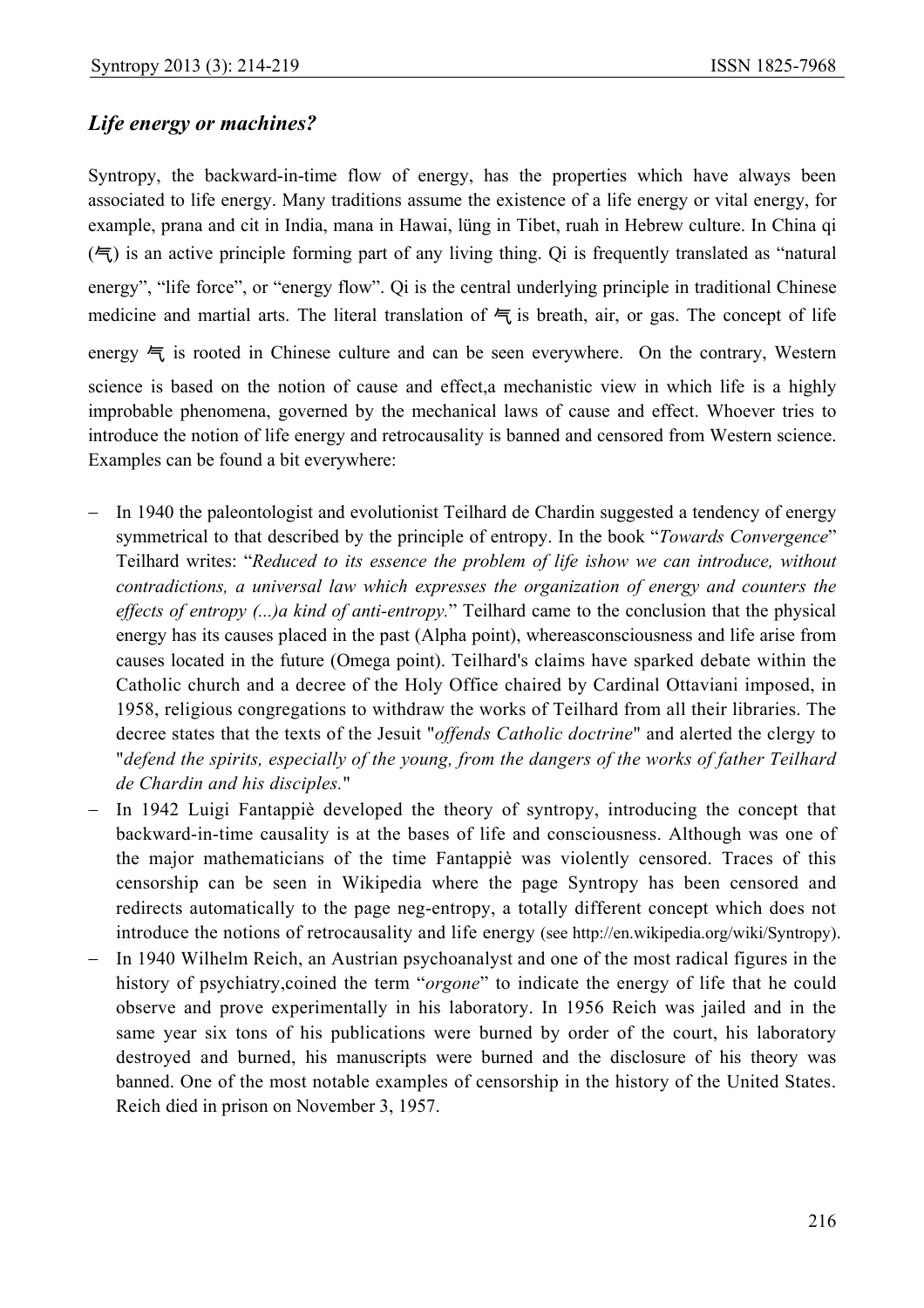The introduction of the notion of life energy and backward-in-time causation entails the redefinition of the balance between science and religionwhich imply deep cultural, economic and political transformations.

## *Love or instinct?*

 $\overline{a}$ 

In China love 春心 is expressed by the combination of the ideogram life (春) and the ideogram heart (心). In West love is now accounted to the action of neurotransmitters. For example in a recent paper by two British anthropologists, Robin Dunbar and Anna Maschin<sup>3</sup>, it is argued that the need for friendship is caused by internal opioids (endorphins) that are produced during friendship relations. Friendship has always put science in front of a paradox because, unlike love, it is not needed for the reproduction of the species and does not imply a convenience for survival. It has therefore always remained a mystery why we spend hours with people, from whom we will probably never receive any benefit for our survival.According to Dunbar and Maschin the cause of friendship is a neurotransmitter that is part of the group of "endogenous opioids". These are substances similar to opioids, which we are accustomed to consider as drugs, but which are produced by our neurons. For this reason, Dunbar and Maschin state that since friendship is caused by an internal drug it has the same addictive effects of drugs, and we cannot do without it.Endogenous opioids (or endorphins) are neurotransmitters that are associated with a state of wellness, which encourages us to see life optimistically and reduce stress hormones. According to Western science,endorphins are the cause of wellbeing, and Dunbar and Maschin state that they "*are the glue that makes us keep those neurochemical complex social relationships that go beyond mating and care of offspring*". Endogenous opioids were discovered in the '70s and are difficult to study as they cannot be administered for experimental purposes because they are drugs which cause dependency. Since their discovery the relationship between endorphins and emotional life, love and romantic relationships, was clearly shown. Endorphins confirm their relationship to opioids since the effects are similar. Western science sees the causes of love and friendship in neurotransmitters and hormones. For example, oxytocin, vasopressin, dopamine and serotonin are believed to be the cause of erotic attraction, jealousy, the sense of motherhood and fatherhood. The theory of syntropy reverses this interpretation, arguing that love, friendship and cohesion are vital expressions of our need to acquire syntropy. Syntropy is cohesive and converging and its manifestations are of union and closeness. When we acquire syntropy, feelings of warmth due to the concentration of energy are associated with feelings of wellbeing caused by the regenerative processes activated by life energy. Obviously, these processes produce chemical substances, mediators and neurotransmitters, i.e. endorphins. The production of endorphins is therefore considered to be a consequence of the acquisition of syntropy. Love, friendship and cohesion are the ways by which we acquire syntropy and are not caused by endorphins or neurotransmitters. Western science leads to argue that endorphins and neurotransmitters are themselves the cause of human behavior and therefore also of love and friendship.

 $3$ Maschin AJ e Dunbar RIM (2011), *The brain opioid theory of social attachment: a review of the evidence*, Behaviour, 148(10): 985-1025.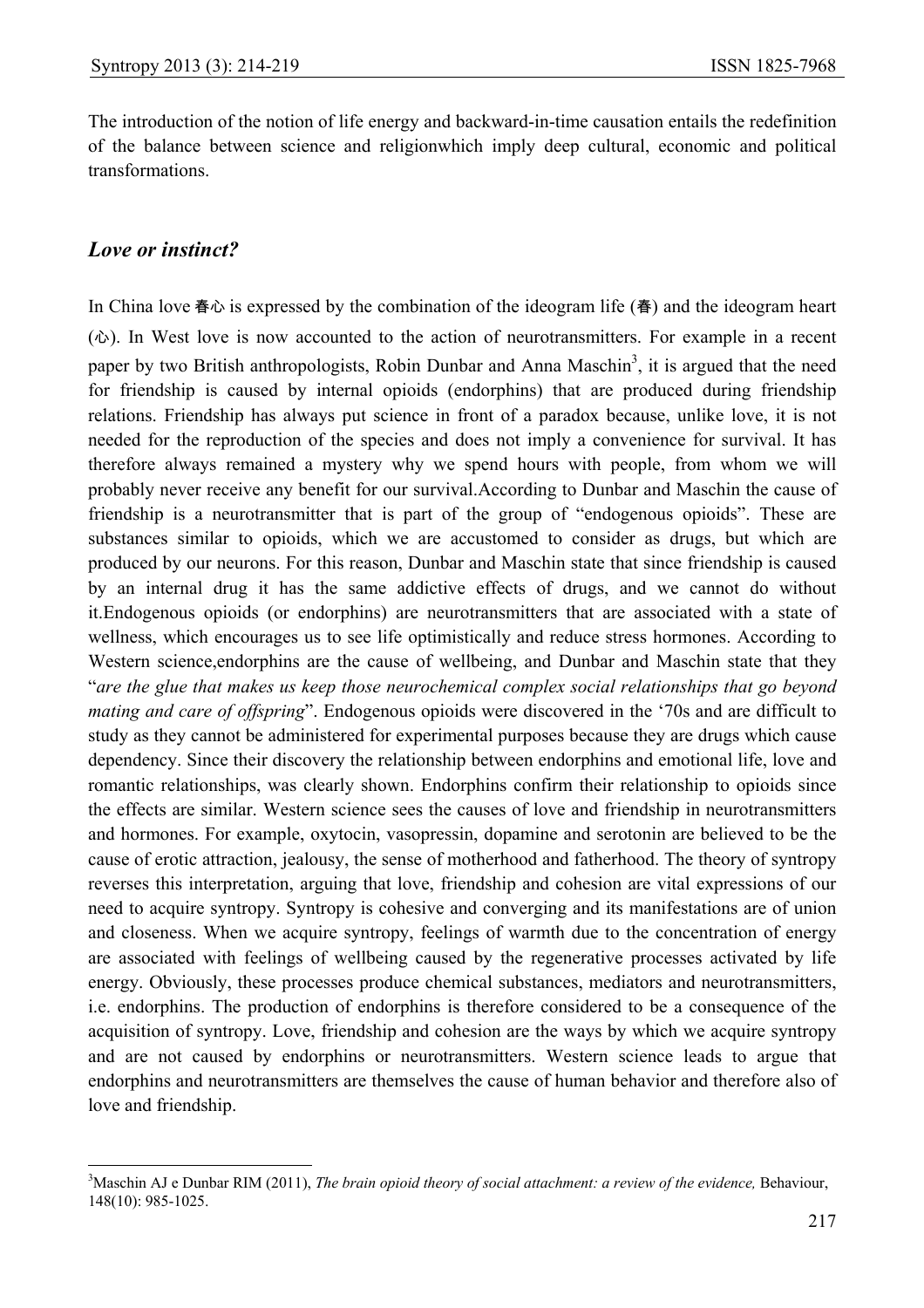Working on the fundamental equations of the universe Fantappiè arrived to the following statements:

- − *"What makes life different is the presence of syntropic qualities: finalities, goals, and attractors. Now as we consider causality the essence of the entropic world, it is natural to consider finality the essence of the syntropic world. It is therefore possible to say that the essence of life is the final causes, the attractors. Living means tending to attractors ... the law of life is not the law of mechanical causes; this is the law of non-life, the law of death, the law of entropy; the law which dominates life is the law of finalities, the law of syntropy. But how are these attractors experienced in human life? When a man is attracted by money we say he loves money. The attraction towards a goal is felt as love. We now see that the fundamental law of life is this: the law of love. I am not trying to be sentimental; I am just describing results which have been logically deducted from premises which are sure. It is incredible and touching that, having arrived at this point, mathematical theorems start speaking to our heart!"*
- − *"Today we see printed in the great book of nature that Galileo said, is written in mathematical characters - the same law of love that is found in the sacred texts of major religions."*
- − *"The law of life is not the law of hate, the law of force, or the law of mechanical causes; this is the law of non-life, the law of death, the law of entropy. The law which dominates life is the law of cooperation towards goals which are always higher, and this is true also for the lowest forms of life. In humans this law takes the form of love, since for humans living means loving, and it is important to note that these scientific results can have great consequences at all levels, particularly on the social level, which is now so confused. (...) The law of life is therefore the law of love and differentiation. It does not move towards leveling and conforming, but towards higher forms of differentiation. Each living being, whether modest or famous, has its mission, its finalities, which, in the general economy of the universe, are important, great and beautiful."*

According to the theory of syntropy life follows a converging tendency which is guided by the heart and leads to love. On the contrary Western science tries to reduce love to the interaction of neurotransmitters, a behavior which is triggered by the reproductive need of the species.

## *Converging of diverging?*

The fundamental equations of the universe show that entropy is diverging and leads to deathwhereas syntropy is converging and leads to life and love. One of the major difference between the West and China is that people in the West think individually and believe that individuality is strengtheneddiverging from the others, whereas people in China think collectively and believe that individuality is strengthened converging together. Chinese people often refer to the following say:"*A finger by itself cannot wash a face, you need a whole hand.*" Alone we can do little, together we acquire strength and potentialities. For this reason it is deeply rooted in the Chinese culture the idea of developing a network.In China this is usually named *guānxì*(*Guān=*关 =close; *xì=*系=relation). *Guanxi* indicates relationsin which the abnegation to the common cause is total as much as the sharing of material and immaterial goods. In a guanxi a person can become a